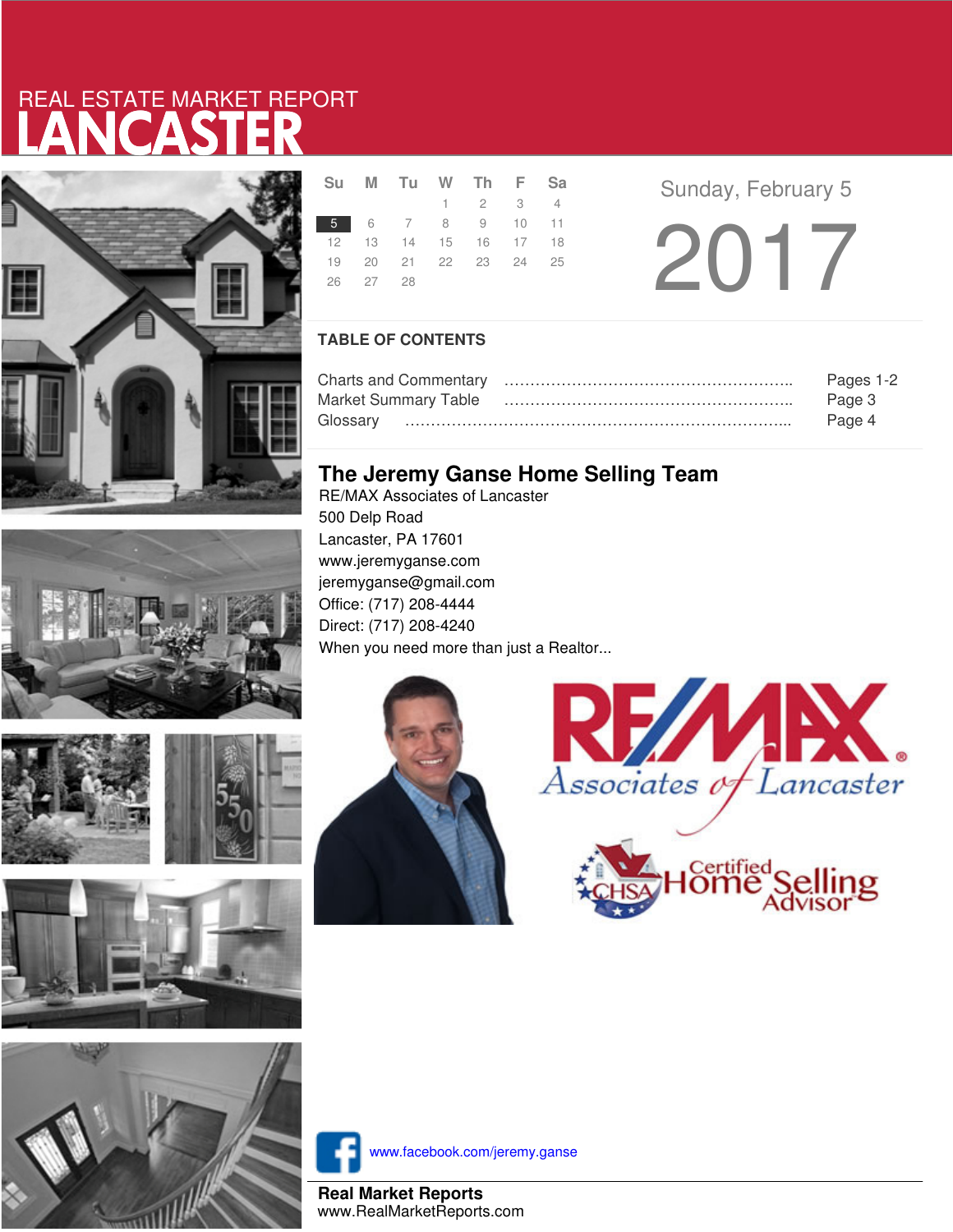

Sunday, February 5, 2017

## The Jeremy Ganse Home Selling Team

jeremyganse@gmail.com RE/MAX Associates of Lancaster Office: (717) 208-4444

at the real estate market. Currently there are 644 sales pending in the market overall, leaving 1391 listings still for sale. The resulting pending ratio is 31.6% (644 divided by 2,035). So you might be asking yourself, that's great... but what exactly does it mean? I'm glad you asked! *Let's take a look*

The pending ratio indicates the supply & demand of the market. Specifically, a high ratio means that listings are in demand and quickly going to contract. Alternatively, a low ratio means there are not enough qualified buyers for the existing supply.

**"Current inventory is described as mildly active."**

Taking a closer look, we notice that the \$150K - \$200K price range has a relatively large number of contracts pending sale.

We also notice that the \$200K - \$250K price range has a relatively large inventory of properties for sale at 229 listings. The average list price (or asking price) for all properties in this market is \$282,944.





A total of 2920 contracts have closed in the last 6 months with an average sold price of \$207,018. Breaking it down, we notice that the \$150K - \$200K price range contains the highest number of sold listings.

Alternatively, a total of 1441 listings have failed to sell in that same period of time. Listings may fail to sell for many reasons such as being priced too high, having been inadequately marketed, the property was in poor condition, or perhaps the owner had second thoughts about selling at this particular time. The \$150K - \$200K price range has the highest number of off-market listings at 219 properties.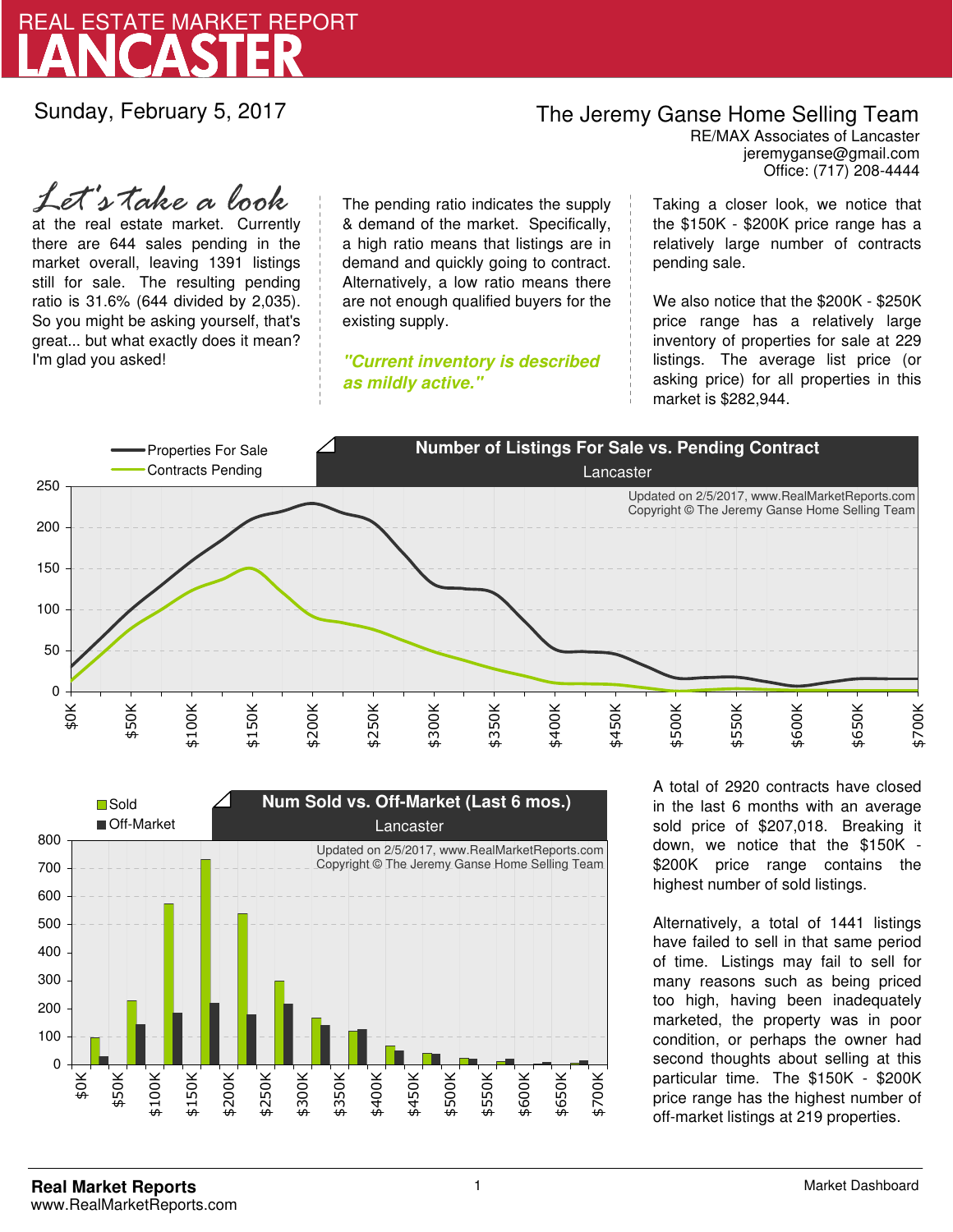# LANCASTER REAL ESTATE MARKET REPORT

### Sunday, February 5, 2017

## The Jeremy Ganse Home Selling Team

jeremyganse@gmail.com RE/MAX Associates of Lancaster Office: (717) 208-4444

Looking at the chart to the right, you might be wondering why average days on market (DOM) is important. This is a useful measurement because it can help us to determine whether we are in a buyer's market (indicated by high DOM), or a seller's market (indicated by low DOM). Active listings (properties for sale) have been on the market for an average of 141 days.

Analysis of sold properties for the last six months reveals an average sold price of \$207,018 and 45 days on market. Notice that properties in the \$400K - \$450K price range have sold quickest over the last six months.

The recent history of sales can be seen in the two charts below. The average sold price for the last 30 days was \$204,753 with an average DOM of 48 days.

Since the recent DOM is greater than the average DOM for the last 6 months, it is a negative indicator for demand. It is always important to realize that real estate markets can fluctuate due to many factors, including shifting interest rates, the economy, or seasonal changes.



### **"The average list-to-sales ratio for this area is 97.9%."**

Ratios are simple ways to express the difference between two values such as list price and sold price. In our case, we typically use the list-to-sale ratio to determine the percentage of the final list price that the buyer ultimately paid. It is a very common method to help buyers decide how much to offer on a property.

Analysis of the absorption rate indicates an inventory of 2.9 months based on the last 6 months of sales. This estimate is often used to determine how long it would take to sell off the current inventory of properties if all conditions remained the same. It is significant to mention that this estimate does not take into consideration any additional properties that will come onto the market in the future.



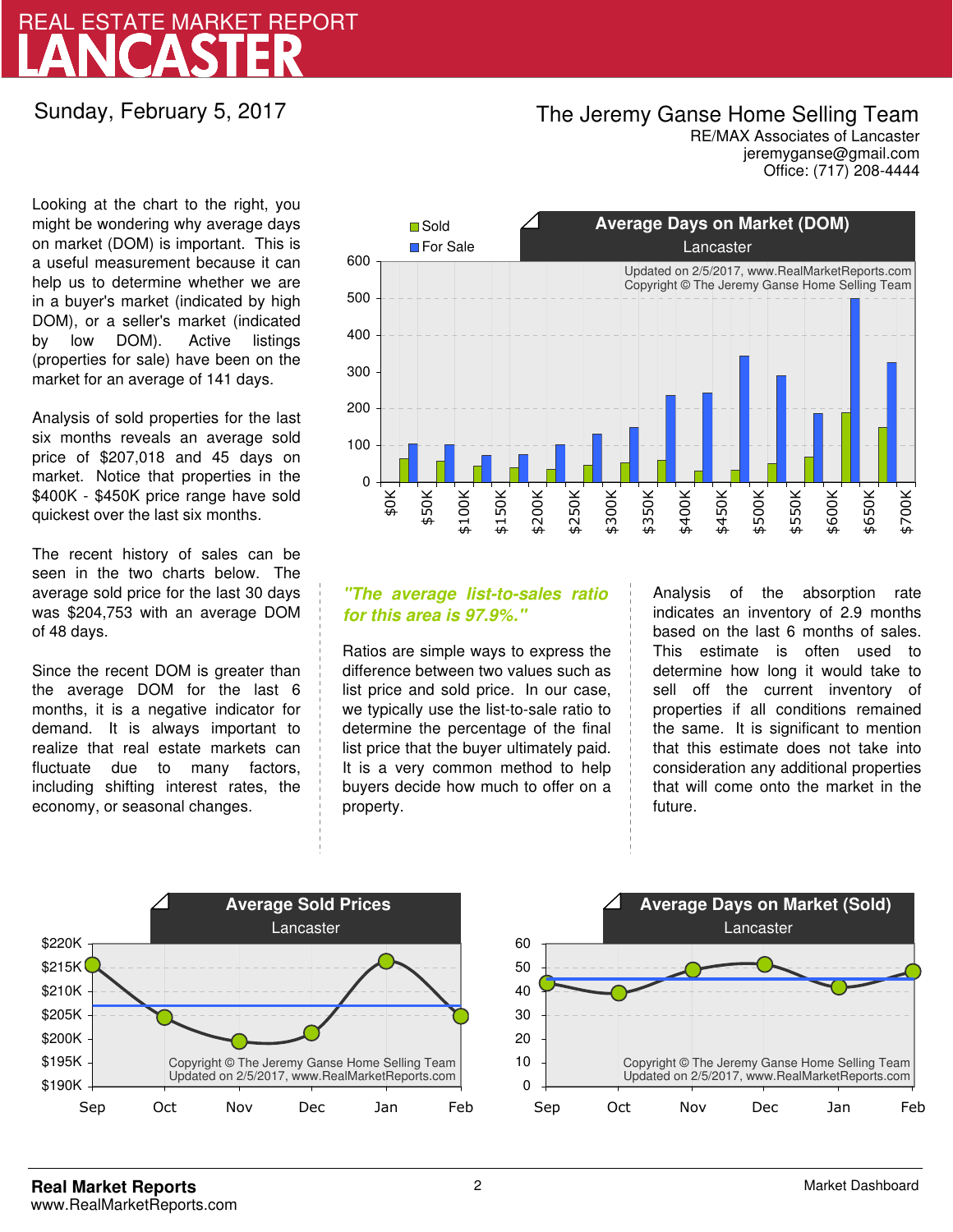# LANCASTER REAL ESTATE MARKET REPORT

Sunday, February 5, 2017

# The Jeremy Ganse Home Selling Team

jeremyganse@gmail.com RE/MAX Associates of Lancaster Office: (717) 208-4444

| <b>Contracts Pending [2]</b>       |           |                         |            |                   | Off-Market in the Last 6 Months [3]<br><b>Absorption Rate</b> |         |                               |                |            |                   |                   |                   |  |              |      |
|------------------------------------|-----------|-------------------------|------------|-------------------|---------------------------------------------------------------|---------|-------------------------------|----------------|------------|-------------------|-------------------|-------------------|--|--------------|------|
|                                    |           | For Sale <sup>[1]</sup> |            |                   |                                                               |         | Sold in the Last 6 Months [4] |                |            |                   |                   |                   |  |              |      |
| <b>Price Range</b>                 |           | Total                   | Avg        | Avg               | Total                                                         | Pending | <b>Total</b>                  | <b>Total</b>   | Avg        | Avg Orig          | Avg               | Avg               |  | List to      | Mos. |
| Min.                               | Max.      | <b>Num</b>              | <b>DOM</b> | <b>List Price</b> | <b>Num</b>                                                    | Ratio   | <b>Num</b>                    | <b>Num</b>     | <b>DOM</b> | <b>List Price</b> | <b>List Price</b> | <b>Sold Price</b> |  | <b>Sales</b> |      |
| \$0                                | \$49,999  | 30 <sub>o</sub>         | 105        | \$35,537          | 13                                                            | 30.2%   | 31                            | 96             | 65         |                   | \$38,444          | \$33,609          |  | 87.4%        | 1.9  |
| \$50,000                           | \$99,999  | 100                     | 103        | \$76,673          | 77                                                            | 43.5%   | 145                           | 229            | 58         |                   | \$80,239          | \$76,228          |  | 95.0%        | 2.6  |
| \$100,000                          | \$149,999 | 159                     | 73         | \$130,635         | 123                                                           | 43.6%   | 186                           | 574            | 44         |                   | \$131,461         | \$128,838         |  | 98.0%        | 1.7  |
| \$150,000                          | \$199,999 | 210                     | 76         | \$177,033         | 150                                                           | 41.7%   | 219                           | 734            | 40         |                   | \$177,203         | \$174,345         |  | 98.4%        | 1.7  |
| \$200,000                          | \$249,999 | 229                     | 104        | \$229,969         | 92                                                            | 28.7%   | 180                           | 538            | 36         |                   | \$226,894         | \$223,297         |  | 98.4%        | 2.6  |
| \$250,000                          | \$299,999 | 206                     | 133        | \$277,599         | 76                                                            | 27.0%   | 218                           | 298            | 48         |                   | \$277,501         | \$273,320         |  | 98.5%        | 4.1  |
| \$300,000                          | \$349,999 | 131                     | 149        | \$326,240         | 49                                                            | 27.2%   | 141                           | 167            | 53         |                   | \$326,811         | \$320,851         |  | 98.2%        | 4.7  |
| \$350,000                          | \$399,999 | 120                     | 236        | \$375,482         | 28                                                            | 18.9%   | 126                           | 121            | 60         |                   | \$378,566         | \$373,254         |  | 98.6%        | 6.0  |
| \$400,000                          | \$449,999 | 52                      | 243        | \$428,038         | 11                                                            | 17.5%   | 50                            | 67             | 32         |                   | \$429,617         | \$421,963         |  | 98.2%        | 4.7  |
| \$450,000                          | \$499,999 | 46                      | 344        | \$477,522         | $9\,$                                                         | 16.4%   | 39                            | 41             | 32         |                   | \$484,430         | \$468,347         |  | 96.7%        | 6.7  |
| \$500,000                          | \$549,999 | 17                      | 291        | \$530,021         | $\mathbf{1}$                                                  | 5.6%    | 20                            | 23             | 52         |                   | \$539,513         | \$522,776         |  | 96.9%        | 4.4  |
| \$550,000                          | \$599,999 | 18                      | 189        | \$579,945         | $\overline{4}$                                                | 18.2%   | 21                            | 12             | 68         |                   | \$602,160         | \$574,576         |  | 95.4%        | 9.0  |
| \$600,000                          | \$649,999 | $\overline{7}$          | 501        | \$632,256         | $\overline{2}$                                                | 22.2%   | 8                             | $\overline{4}$ | 190        |                   | \$645,950         | \$620,944         |  | 96.1%        | 10.5 |
| \$650,000                          | \$699,999 | 16                      | 326        | \$681,676         | $\overline{c}$                                                | 11.1%   | 16                            | 5              | 150        |                   | \$749,380         | \$659,400         |  | 88.0%        | 19.2 |
| \$700,000                          | $\ddot{}$ | 50                      | 212        | \$1,004,890       | $\overline{7}$                                                | 12.3%   | 41                            | 11             | 113        | ÷                 | \$897,883         | \$853,309         |  | 95.0%        | 27.3 |
| <b>Market Summary &gt;&gt;&gt;</b> |           | 1,391                   | 141        | \$282,944         | 644                                                           | 31.6%   | 1,441                         | 2,920          | 45         |                   | \$211,379         | \$207,018         |  | 97.9%        | 2.9  |

Status = [1] A; [2] P; [3] E, L, W; [4] C

County = Lancaster

1

Property Type = Residential/Farm

Date Range = 08/07/2016 to 02/05/2017 Date Range = 08/07/2016 to 02/05/2017